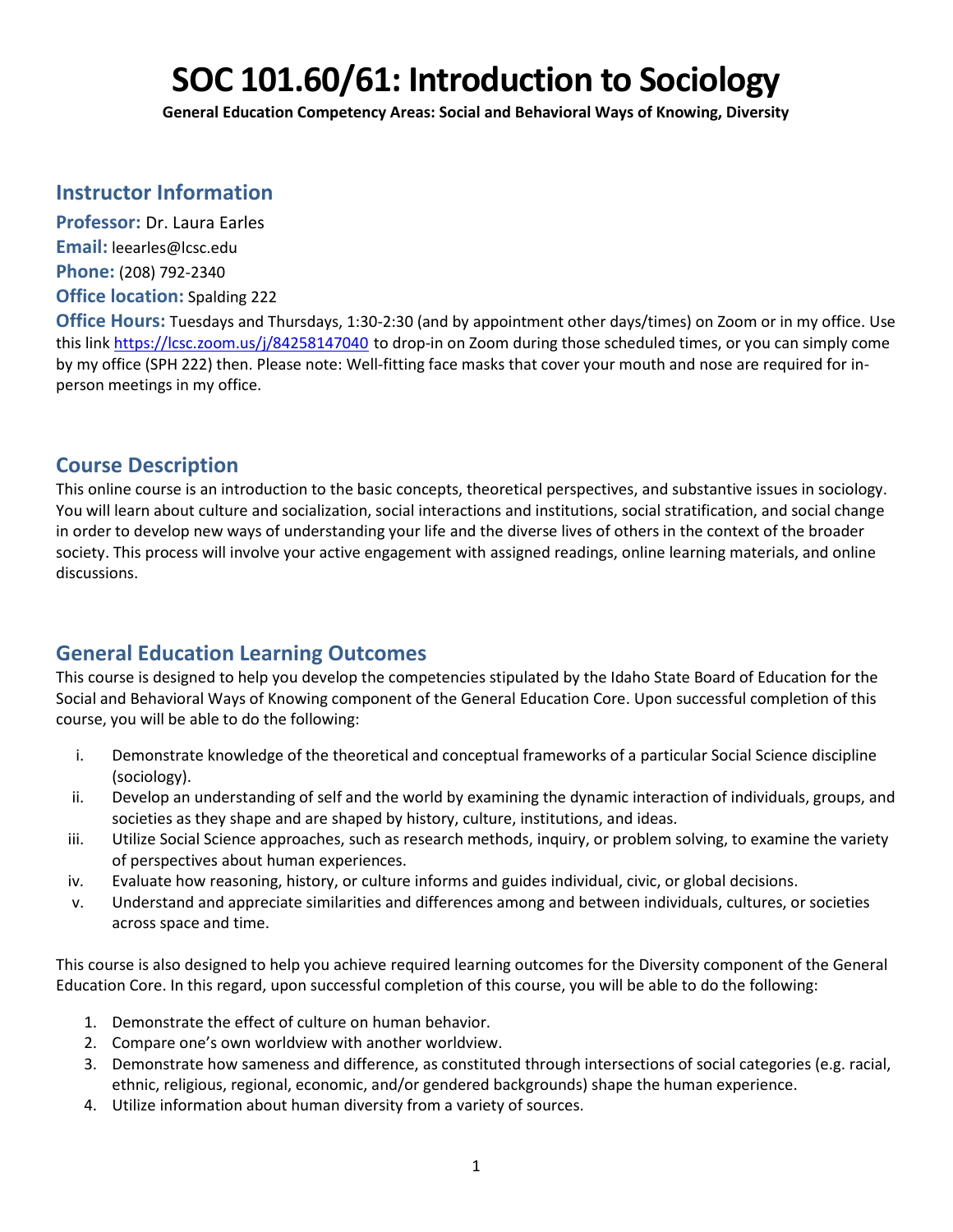# **Course-specific Learning Outcomes**

This course aims to help you gain knowledge and develop skills that will aid you in becoming a critical thinker, a successful student, and an informed, engaged member of society. To this end, you will do the following, which are linked to the above General Education Learning Outcomes as noted in parentheses:

- gain knowledge of how society operates on the micro and macro levels (ii, iv, v, 1, 3, 4).
- learn how to interpret a broad range of human behaviors and social processes by applying key sociological theories and concepts (i, ii, iii, iv, v, 1, 3, 4).
- **develop what C. Wright Mills called a "sociological imagination," enabling you to understand your life and the diverse lives of others in the context of broader historical trends and social processes** (i, ii, iv, v, 1, 2, 3, 4).
- discuss social phenomena in an informed, critical, and civil manner and in the process gain experience communicating with your peers (i, ii, iv, v, 1, 2, 3, 4).
- write evidence-based essays in which you analyze and interpret social phenomena and apply sociological theories, concepts, and insights appropriately (i, ii, iii, iv, v, 1, 2, 3, 4).

# **Overall Goal**

I want you to learn something new in this class. Sounds simple, right? Well, in my experience, this isn't always such an easy task. We all have so many taken-for-granted assumptions about how the world works, what constitutes reality, why people behave in certain ways, etc., that it is sometimes difficult for us to recognize when what we've "always known" is keeping us from learning more. I think that all of us—teachers and students alike—need to continually challenge ourselves to learn more about the world in which we live. I believe the way to accomplish this is by questioning popular interpretations of social phenomena, seeking out credible information that will help us answer our questions, and understanding that we can always learn more about any given topic. You should do well in this course if you approach the material with this in mind.

# **My Philosophy of Learning**

My philosophy of learning derives from my more basic approach to life, which can be summed up in two words: *be curious*. The mark of an active mind is *curiosity*, a genuine desire to learn more about whatever it is you're actively studying as well as the myriad of other things that cross your path or your mind during a given day. Curiosity has driven my own academic pursuits since I was an undergraduate, and that, in turn, influences how I teach and how I hope you will approach the learning process in this class. In emphasizing this quality, curiosity, I am implicitly (and now explicitly) revealing that I think learning works best as a self-motivated, internally driven process. Interestingly, this is at odds with how we (meaning the larger enterprise of formal education) tend to approach teaching and learning in the United States, in that through the process of grading, calculating GPAs, awarding scholarships, etc., we use external rewards to motivate students. I would encourage you to reflect on this and consider the degree to which your own motivation for learning and, in turn, your academic behaviors are driven by internal versus external motivations. You're probably driven by a mix of both, which is understandable given our more general cultural orientation, but I'd encourage you to try to focus on the internal motivations a bit more. In doing so, you will likely notice a perceptual shift in how your approach your schoolwork. For example, instead of *having* to read a chapter, you might find yourself being *interested in* reading a chapter in order to learn more about a given topic, or instead of cramming the night before an exam, you may begin periodically reviewing your notes and thinking about how the new concepts and theories you're learning can be applied to your own life, what you see in the news, etc. If you approach this class in this way, you will begin to see the world around you through the lens of sociology, which will undoubtedly spur further curiosity, likely beyond the bounds of what we cover in this class, and that's exactly the point: from this semester forward you will be even more curious about the social world, which will hopefully lead to further learning throughout your life.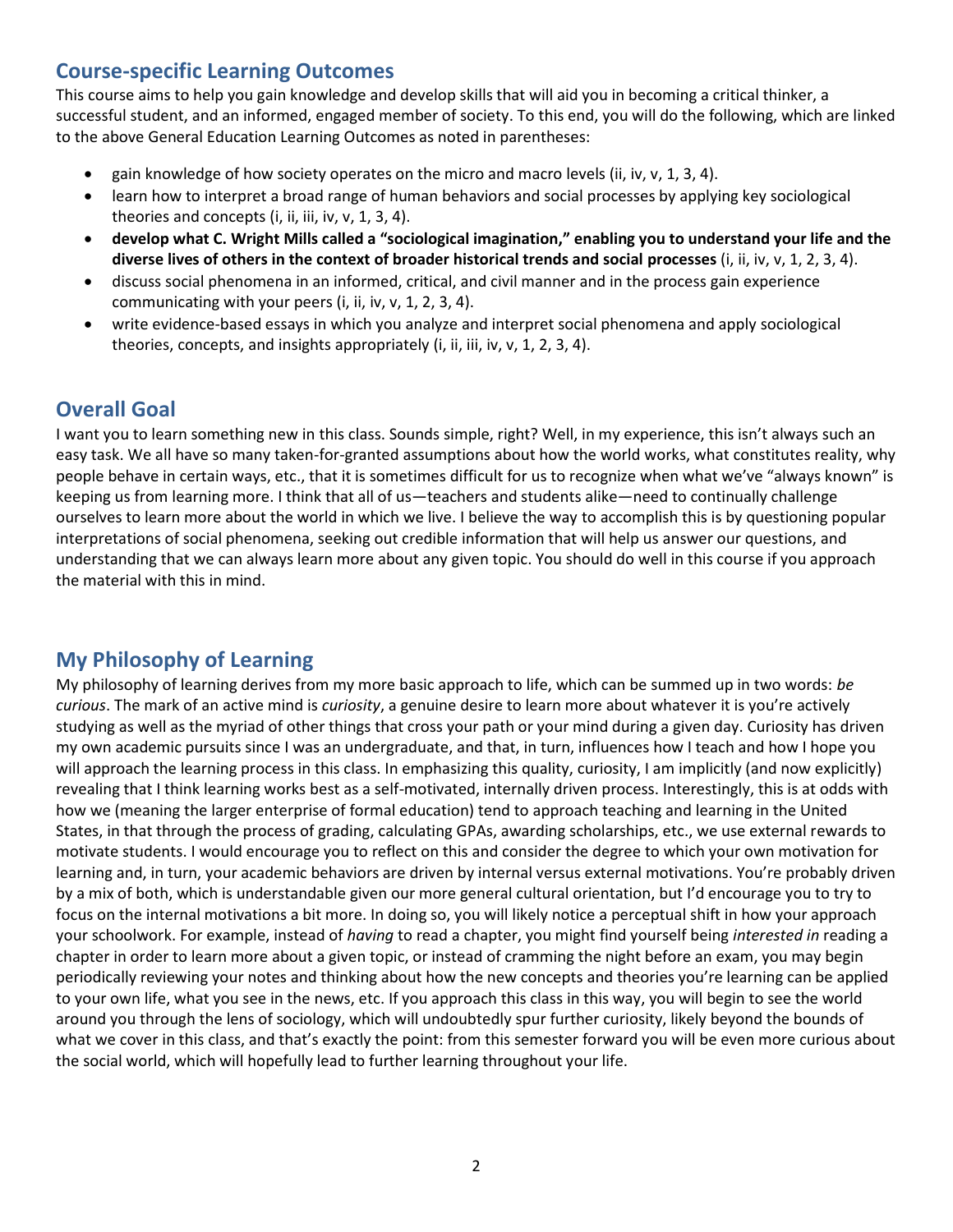# **Required Readings**

*Reading is the cornerstone of your college experience.* Our class dynamic and your learning depend on your active engagement with the assigned readings. What does "active engagement" entail? If you're like me, it means you may have to read certain passages several times to fully understand them, and you will definitely want to jot down notes (important points, your own insights, questions, etc.) as you read. It also requires that you block off several hours of your weekly schedule for reading for this class so that you can read entire chapters/articles in an uninterrupted fashion rather than bits and pieces in between all of the other things on your daily to-do list. Finally, it involves consciously thinking about key points from earlier readings as you encounter new ones in subsequent readings, integrating various insights as we move through the semester. When you actively engage with readings, you are building your knowledge, changing your understanding of the world, and forging new neural connections in your brain. What an amazing process we undertake when we read with such purpose!

The following **required book** is available at the LCSC Bookstore and from various booksellers online:

Andersen, Margaret L., and Howard F. Taylor. 2020. *Sociology, The Essentials*, 10th Ed. Cengage.

**In addition to the textbook, selected chapters and articles are posted on Canvas in the "Readings" module. These readings are also required, and as you'll quickly learn, they are just as important as the textbook.** 

# **Assignments and Grading**

**Final grades are calculated using a 200-pt. scale based on the following:**

**Quizzes - 20% (40 pts.)** You will take near-weekly quizzes in Canvas to assess your comprehension of the course material (readings, written lectures, videos, etc.). The quizzes will be comprised of approximately 10 questions and will have a time limit of 20 minutes. **Each quiz must be taken by midnight on Sunday during the week for which it is assigned.** *There will be 10 quizzes worth five points each, and your two lowest grades will be dropped.* 

**Discussions: Essay Posts – 20% (40 pts.)** You are required to post a relatively brief but thorough **formal essay** in *four discussions.* These posts are worth 10 points each. **There will be a total of eight discussions over the course of the semester, and** *you will post in two of the first four and two of the second four* **– your choice of which discussions within those parameters***.* (This is to help everyone pace themselves and avoid putting them all off until the second half of the semester.) **Essay posts are always due by midnight on Sundays, which means you have one week to write them.**

**Discussions: Response Posts – 10% (20 pts.)** For the discussions in which you have chosen to post an essay, **you will pick**  *one* **of your classmates' essays to respond to in a well-written paragraph or two**. You will write a total of four response posts, one in each of the discussions in which you have chosen to post an essay (i.e., two of the first four discussions and two of the second four discussions of the semester). The response posts are worth 5 points each. Responses can be posted as soon as you and others have posted in a discussion (you have to post your own essay first in order to see what others have written), but keep in mind that since essays are not due until Sunday at midnight, you may not be able to respond to anyone right away simply because others may not post until the last minute. Relatedly, note that discussions will initially close at midnight on Sundays (the deadline for essays), but I will reopen them on Monday mornings. **You will then have until midnight on Wednesday to post a response**, which means you have, at minimum, roughly two and a half days to write a response post in the discussions in which you have chosen to participate.

**Final Discussion: Essay Post – 10% (20 pts)** The final discussion of the semester will be your chance to showcase the sociological perspective you have developed over the course of the semester. *Everyone* will participate in this discussion, which takes place near the end of the semester (Week 15). **You will post an essay, and response posts will be optional.**

**Informal, asynchronous chats – 5% (10 pts)** At a few different points in the semester, you will participate in an informal, asynchronous chat with me and your classmates. These chats will take place in the "Discussions" section of Canvas, but they will not be graded as rigorously as the essays and response posts in the formal discussions. Rather, they are simply a chance for you to informally discuss a particular aspect of a topic we're covering or to share things like study tips or general advice for how to do well in school, depending on the question(s) I pose for each one. These chats will be open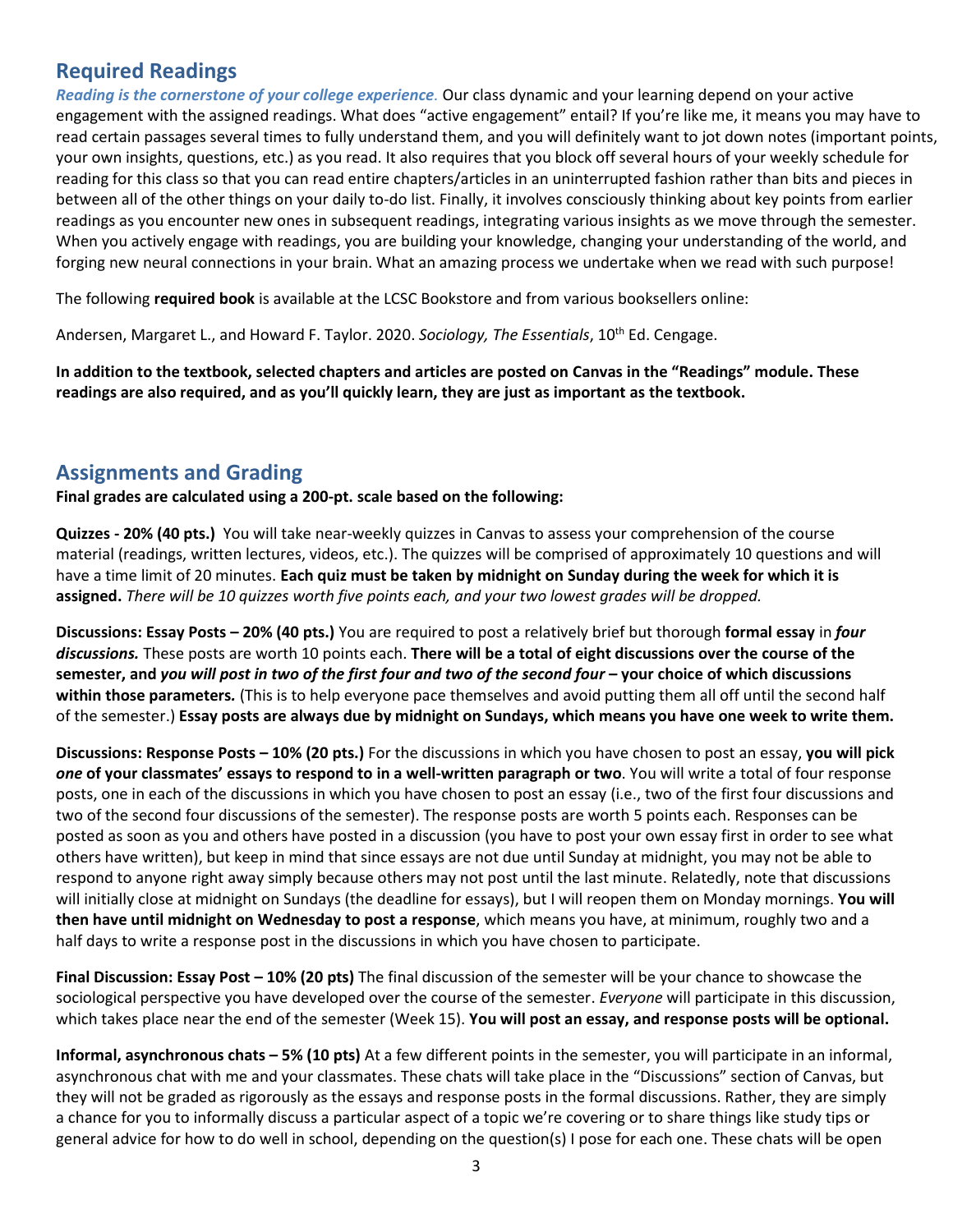from Monday through the following Wednesday (nine days) during the weeks they are taking place, and you will receive points for contributing in a productive manner (i.e., posting in a way that shows you're engaged in the topic of the chat and interacting with your classmates in a respectful manner). **There will be three or four informal chats worth three to four points each, for a total of 12 points.** As you can see, since this portion of your grade is worth 10 points, this means *there are two extra-credit points built into* this component of your grade*.* **The dates/weeks for these chats are not predetermined at the start of the semester; they will be announced at the start of the weeks in which they occur.**

**First Exam - 15% (30 pts.)** The first examination will consist of a combination of multiple choice, true/false, fill-in-theblank, short answer, and/or essay questions on material covered during the first part of the semester.

**Second Exam - 20% (40 pts.)** The second examination will consist of a combination of multiple choice, true/false, fill-inthe-blank, short answer, and/or essay questions on material covered during the second part of the semester.

**Extra Credit: Introductions – 0.5% (1 pt.)** I am required to verify attendance during the first week of class, which we will do with brief introductions. These are required, and everyone will receive one point of extra credit for posting.

**Extra Credit: Plagiarism Test – 2% (4 pts.)** You can earn extra credit by completing the Indiana University Plagiarism Tutorials and successfully passing a Certification Test. You will find the tutorials and complete instructions for how to take a test on this webpage: [https://plagiarism.iu.edu/index.html.](https://plagiarism.iu.edu/index.html) You can earn this extra credit by forwarding your certification email from Indiana University to me [\(leearles@lcsc.edu\)](mailto:leearles@lcsc.edu) by midnight on the Friday of Week 4 (Feb. 11).

**Extra Credit: Cumulative Quiz – 2.5% (5 pts.)** During the first half of finals week, you have will have an opportunity to take one additional quiz for extra credit. The quiz will follow the same format as the weekly quizzes except that it will be cumulative.

#### **Important notes about the required coursework:**

- Please carefully read the section in this syllabus titled, **"Discussions: How they work, how they are graded, and how to do well on them,"** for details on how the discussions work and the expectations for your posts.
- **Any information from the readings and videos is fair game for quizzes and exams,** whether or not it is explicitly covered in our discussions or in the virtual lectures I post. Also, be aware that **in the virtual lectures, I sometimes introduce ideas not covered in the textbook, other readings, or videos, and I may explain certain concepts in a slightly different way, so it is essential for you to read both the assigned readings and the virtual lectures** (you can also listen to the virtual lectures if you like, but I recommend reading them, too)**.**
- **Review sheets will be posted in advance of the exams,** and prior to that, important concepts, theories, and key points for each broad topic will be included on the Overview page of each weekly module in Canvas, so you'll be aware of the especially important information to focus on as you read and take notes.
- **The weekly quizzes cover the readings, Powerpoint slides, and lectures for each week; they are not cumulative.** They tend to emphasize key terms (specific concepts, theories, and methods) and their application.
- **Quizzes and exams are open-note and open-book, but they will be timed, so you must be well prepared for them and pace yourself while taking them in order to do well.** Their intended purpose is to make sure you understand the assigned readings, lectures, videos, etc. In order to do this, you need to fully engage with those course materials, taking notes as you read, listen, and watch.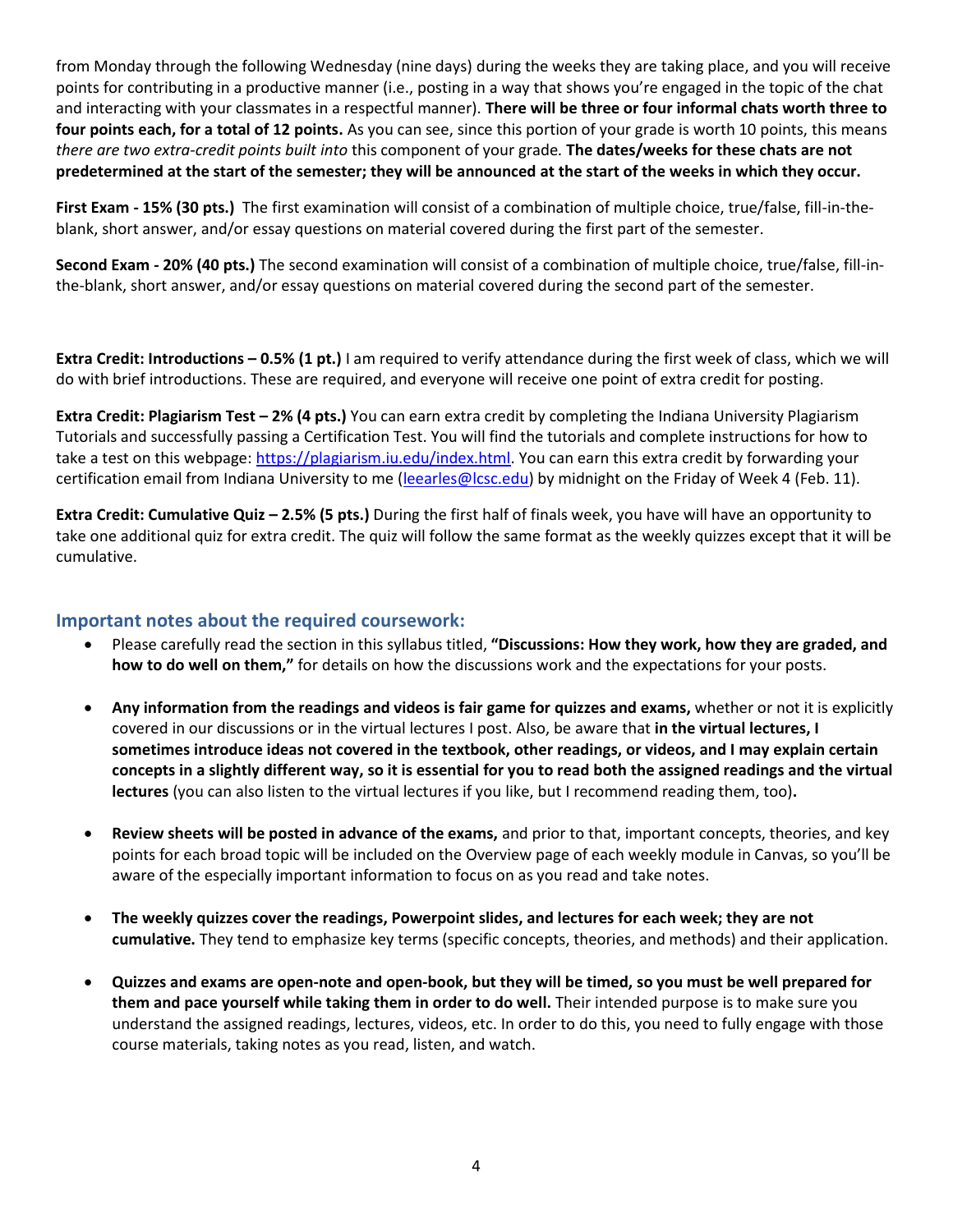### **Overall grading scale, based on 200 total points at the end of the semester:**

| $A = 93-100\% (185-200 \text{ pts.})$ | $C = 73-76\%$ (145-152 pts.)             |
|---------------------------------------|------------------------------------------|
| $A = 90-92\% (179-184 \text{ pts.})$  | $C = 70-72\% (139-144 \text{ pts.})$     |
| $B+ = 87-89\% (173-178 \text{ pts.})$ | $D+ = 67-69\% (133-138 \text{ pts.})$    |
| $B = 83-86\% (165-172 \text{ pts.})$  | $D = 60 - 66\% (119 - 132 \text{ pts.})$ |
| $B- = 80-82\% (159-164 \text{ pts.})$ | $F = 59\%$ or less (118 or below)        |
| $C+$ = 77-79% (153-158 pts.)          |                                          |

This point system is intentionally simple. Interestingly, I've occasionally had students complain that there are "too few points" in the class, but that reflects a basic misunderstanding of how the math works. Any grading scheme can be reduced or increased to any point total, so if it would make you feel better to have 2,000 points in the class rather than 200, you can do that—just add a zero on the end of every grade you earn and then divide by 2,000 instead of 200 at the end of the semester. Joking aside, I keep my grading simple and transparent so that you always know exactly where you stand.

#### **An important note on how grades appear on Canvas**

Canvas will not necessarily show you the correct percentage grade for exams or for your cumulative grade in the class. This is simply because I often embed extra-credit points in the exams. For example, even though you can see above that the first exam is worth 30 points, it may actually have a total of 31 or 32 points that are possible. In that case, Canvas will automatically divide your raw score by 31 or 32, but since the exam is actually worth 30 points in my grading scheme, the percentage grade Canvas shows you will actually be a bit lower than what you've actually earned. I will try to remember to remind everyone of this after each exam, but keep in mind that this will also mean that your overall grade that Canvas displays will be slightly lower than it actually is (by 1-2 percentage points) after you've taken the exams.

# **Discussions: How they work, how they are graded, and how to do well on them**

With regard to how the discussions work in this class, I will admit, they are not discussions in the traditional sense of the word. Nearly every week up (with the exception of the first week, exam weeks, and during weeks when we are spending two weeks covering a particular topic) I will post a question or group of related questions in the discussion for you to ponder and then, if you choose to participate in that discussion, respond to in the form of a **brief, formal essay, i.e., several (usually three or four) well-organized paragraphs that form a coherent whole.** As noted above in the "Assignments and Grading" section, there are a total of eight discussions, and you are required to participate in four of them, two of the first four (Discussions 1-4) and two of the second four (Discussions 5-8). **In addition to these eight regular discussions, there will be a final discussion at the end of the semester in which everyone will post an essay.** 

**The deadline for posting essays in the discussions is midnight on Sundays, so if you want to participate in a given discussion, you must post an essay by then.** After that initial deadline, I will reopen the discussion on Monday mornings, at which point everyone will spend some time Monday, Tuesday, and Wednesday reading through the essays that were posted in order to learn from your classmates, and **if you posted an essay in the discussion, you will need to post a response to** *one* **of your classmate's essays by Wednesday at midnight.** *Please note that if you did not post an essay in a discussion, you will not be able to read the posts in that discussion until Monday morning when I open up the discussion so that everyone can read the posts*. (I do this by noon on Mondays and usually earlier.)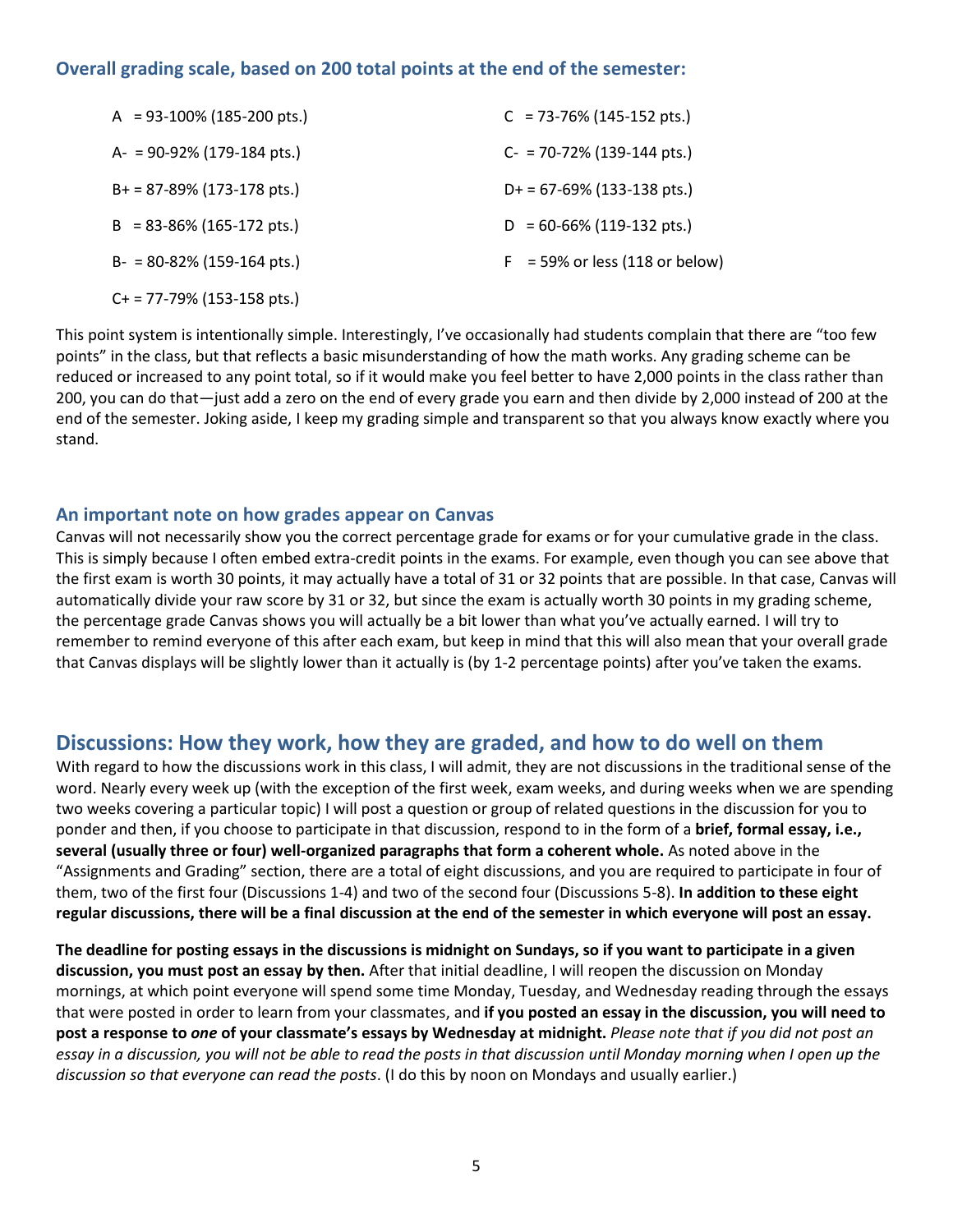#### **How to write your essays and response posts**

Your essay posts in the discussions should be *relatively brief but formal pieces of writing*—the equivalent of roughly 500-800 words (two to three double-spaced pages in a Word document) written in paragraph form, in which you directly answer the question(s) I pose in the prompt. *I strongly recommend writing your essay in Word first*, so that you can edit it, run spellcheck, and save it on your computer, and then cut and paste it into a discussion post so that it is neatly formatted and in final form when you post it. *Please note that once you post your essay, you will not be able to edit it, so it must be in final form before you submit it.* Also note that it is perfectly fine and expected that your essay will be single-spaced (because that's the default in Canvas) but be sure that each paragraph is indented or that the paragraphs are separated by a double space so that the paragraph structure of your essay is clear. (To ensure a double space in Canvas submissions when typing or cutting and pasting directly into a text box, use "shift + return" on your computer's keyboard where you want the double space between paragraphs.)

In your essay posts, **you must provide evidence that you have done the readings** and reviewed the virtual lecture, watched any video clips that I may have posted, etc. **by using sociological concepts, applying them appropriately, and explicitly citing the textbook and/or other assigned readings using properly formatted APA in-text citations.** (*Read that sentence again; it's very important*.) **Avoid simply giving your own opinion on the topic, and you should not under any circumstances utilize Wikipedia or any other summary sources of information online.** *Again, the point of these essays is for you to engage with the course readings, virtual lectures, and videos and demonstrate that you understand those materials and are learning how to think sociologically.*

Once the weekly deadline for posting essays has passed (which, again, is Sunday at midnight), I will re-open the discussion on Monday morning so that everyone can read the essays that have been posted**. Then, if you posted an essay in the discussion, you are also required to choose** *one* **of the other essays in the discussion to respond to in a way that builds on it in a meaningful way and/or constructively criticizes it.** These response posts should be no longer than a paragraph or two (approx. 250-400 words.). Your response can take a variety of forms, but the best approach is to select one or two main points that a classmate has made in their essay, and either build on that point or points with another point or two of your own (and at least one reference to the course readings to illustrate your points), or constructively criticize a point your classmate has made by presenting counter evidence and/or a more nuanced interpretation based on your understanding of the course materials (again, with direct references to relevant course readings)**.** It is up to you to choose which of your classmates' essays you would like to respond to each week, but be sure you read all of the responses that have already been posted so that you aren't simply repeating what someone else has already written. That said, sometimes several of you may make a similar point in different ways, which is perfectly fine.

**The one thing you should** *avoid* **doing in your response posts is simply stating that you agree with the author of the essay to which you are responding and/or only providing an anecdotal point of your own.** *You need to build on what he or she has written in a way that broadens, deepens, or corrects his/her points in a sociological manner, with direct references to the readings.* Please also note that in asking you to constructively criticize your classmates' posts, *I am not asking you to correct the mechanics of their writing (grammar, spelling, etc.), nor do I want you to*. That is my job as part of the grading process. What you need to focus on is their content and use that as the basis for demonstrating your own ability to explain key points about the topic in a sociological manner.

**On the off chance that you are the only person who has written an essay for a particular discussion** (unlikely, but not impossible given the degree of choice everyone has in which discussions they participate in), **you will respond to your**  *own* **essay in that discussion, further building on the points you have made in a sociological manner** (for example, providing more elaboration of a point you made by integrating key terminology or insights from the readings that you thought about after your wrote your initial essay).

*In summary, you should approach the discussions as a forum to exhibit what you are learning in the course, using formal academic writing. You should not treat the discussions as a back-and-forth exchange of opinions. Using your best writing, providing evidence of having done the readings, properly citing key concepts and direct quotes, and being courteous are all key.*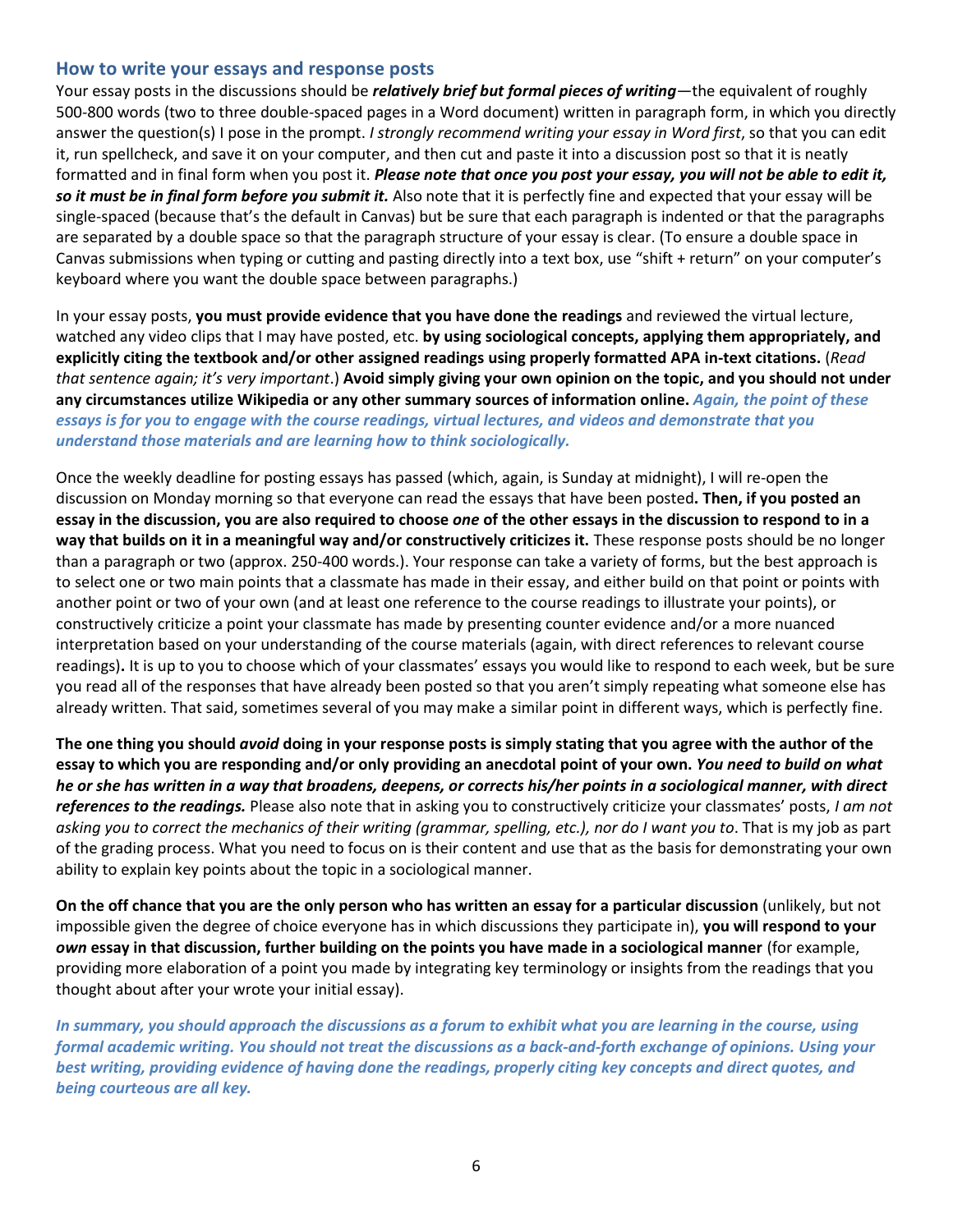#### **How discussions are graded**

With regard to the specific points attached to discussions, **your formal essay posts will be graded on a ten-point scale.**  A score of 7.5-8.5 (equivalent to a C or B) is about average, so please don't wonder why you're not earning a full 10 points on your essay posts. The discussions are not simply a case of "do the assignment, earn all the points." Instead, these posts are graded like any other essay would be. If you think about how the points translate into a percentage grade, earning 8.5 points on an essay post is equivalent to 85%, a B, which is a good grade. In this way, you can see why earning 10 pts. is not likely. After all, that would be 100%, an A+, and few people earn an A+ on essays of any kind in any class. That said, every semester at least one person does, indeed, earn all 10 points on an essay post, and sometimes more than once, so it is certainly possible.

**I will grade your essays according to the thoroughness with which you have addressed the question(s) posed; the extent to which you offer a critical, sociological analysis/interpretation and use terminology correctly; the extent to which you have integrated course readings, virtual lectures, and videos into your posts; and the quality of your writing** (good grammar; proper capitalization, spelling, and punctuation; proper use of quotation marks and citations; and organization). **These criteria are incorporated into a rubric in Canvas that translates as follows:**

- **"A"s (9-9.9)** are reserved for truly superior work that illustrates depth, breadth, and nuanced comprehension of the course material and nearly flawless writing.
- **"B"s (8-8.9)** are assigned to above-average, well-written work that answers the questions posed in a sociological manner.
- **"C"s (7-7.9)** are an indication that more detail and analysis are needed and/or your writing needs improvement.
- **"D"s (6-6.9)** are a sign that you did not adequately meet the requirements of the essay and/or your writing needs major improvement.
- **"F"s (0-5.9)** are an indication that you did not meet the requirements of the essay and/or your writing is unacceptable.

#### *Additionally, if you do not include at least one direct reference to the readings, integrating and explicitly citing, with an APA-style in-text citation, either a relevant direct quote or a relevant concept/idea/theory from one or more of the assigned readings, you will receive no higher than 8 points on your essay post (because of how the rubric works).*

**Your response posts will be graded on a five-point scale.** If you post a well-written response that elaborates and/or critiques the point(s) one of your classmates has made in a way that substantively adds to the thread in a sociological manner and integrates and explicitly cites at least one of the course readings, you will earn 4-5 points (see the description of "B"s and "A"s above)**.** If you post a few sentences that aren't much more than an affirmation, a brief criticism, or an anecdote, without substantial evidence to illustrate your point, or if you don't bother to post a response at all, then you will earn 0-3.9 points (F, D, or C, as described above). *Similar to how the essay posts are graded, in order to earn more than four points on a response, you must include at least one direct reference to an assigned reading using a correctly formatted APA in-text citation***.**

You can review the rubric for the discussions, which includes the criteria and associated points for both essays and response posts, in Canvas. **Recall that in any given discussion that you choose to participate in, you will be writing an essay post and a response post, so the point total in the rubric for each discussion is 15 points (up to 10 possible points for the essay post and up to 5 possible points for the response post).** The rubric is included with all of the discussions so that you can review it for a reminder of the specific requirements *before* writing your essays and response posts.

**As previously noted, there will be a total of eight discussions before the final, full-class discussion near the end of the semester** and again, each of you is required to post a formal essay and response in four of those eight, two of the first four (Discussions 1-4) and two of the second four (Discussions 5-8). **Everyone will then post an essay in the final, fullclass discussion, for which response posts are optional. Therefore, you will each be writing a total of five essays as well as four formal responses to others' essays.**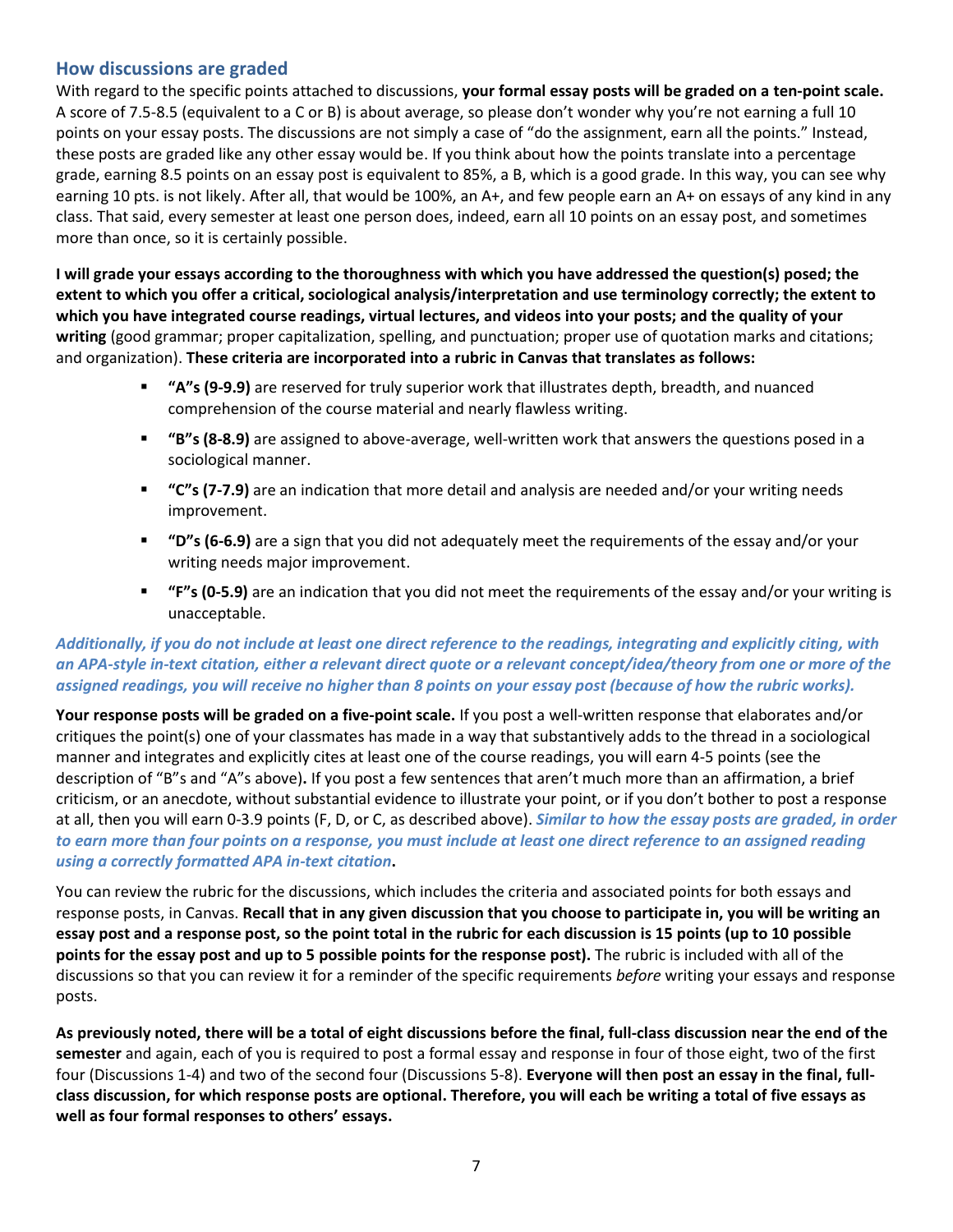#### **Sources and in-text citations**

Although I require you to use APA in-text citations, **do not include a "References" section at the end of your essays.** The reason for this is simple: *you are to reference only the assigned course readings* so I will know exactly what sources you are citing because I will immediately recognize the authors' last names in your in-text citations, so including a "References" section is just extra effort that I would rather see you put into your essays and responses.

Please note that not all of the assigned readings that I have posted include page numbers (online news articles, for example, do not have page numbers), and some articles/chapters are reprints that may not have a date listed. If there is a date available, it will be noted somewhere on the first page of the PDF or webpage. (In some cases, I have written in the publication date myself, so look for it on the first page of the PDF in those cases.) **However, for those articles and chapters that do not have a date listed, you should simply note the author's last name and the designation "n.d." for "no date" where the date would normally appear in the in-text citation. As required for APA style, you need to include a page number in your in-text citations for direct quotes, and for those articles/chapters that do not include page numbers you instead refer to paragraph numbers if you include direct quotes.** Of course, anything you reference/cite from the textbook should be accompanied by a complete APA in-text citation, since you can easily reference the authors' names, the date of publication, and a page number (for direct quotes).

**I have included a link to the Purdue OWL APA in-text citation style guide in the Writing Resources section of the Important Course Resources module in Canvas. Please refer to that guide in order to correctly format your in-text citations.** That link will take you to "The Basics" page, and then you can navigate to the "Author/Authors" page in the guide for a wider variety of examples of different types of sources, including those without page numbers.

If you ever want to cite or directly quote my virtual lectures or Powerpoint slides, you should cite those as follows: (Earles, 2022). As with any source, if you include a direct quote, it must be enclosed in quotation marks. That said, it is crucial for you to demonstrate direct engagement with the course readings, so you should not rely solely or even primarily on my lectures and slides as sources of information for writing your essays and responses. Integrating and directly citing the readings and demonstrating your own, independent understand of them is key.

**Finally, when citing any of the YouTube videos or documentaries that are included in the weekly modules, you can simply refer to those by title, with the title italicized, as required by APA style**. (Note: this is not how to correctly note a film or video in an APA in-text citation, but it will suffice for our purposes in this class.)

# **Policies on Late Work and Make-ups**

*Exams cannot be taken late except in cases of documented emergencies or other serious extenuating circumstances, such as severe illness.* You must take the exams during the availability periods noted in this syllabus. (See the Course Schedule below for those dates, and they are also noted in Canvas when each exam is posted.) **In all but the direst of circumstances,** *you need to communicate with me prior to when the exam availability period ends in order for me to consider a request for an extension.*

*Quizzes cannot be made up.* Your two lowest grades are dropped, which is meant to account for any and all possible reasons you might miss one or two of them (or if you simply do poorly on a couple of them).

*Weekly discussions cannot be made up.* You must post by the deadline each week (Sunday at midnight for essays, Wednesday at midnight for responses) for the particular discussions you choose to participate in. **Remember that you must participate in four discussions total, and** *you have to participate in two of the first four (Discussions 1-4) and two of the second four (Discussion 5-8).* You will not receive extra credit or make-up credit for participating in more than two discussions in each group (1-4 and 5-8), and you will also not receive credit for any responses posted in discussions for which you have not also written an essay; **you must post both an essay and a response in the same discussion.**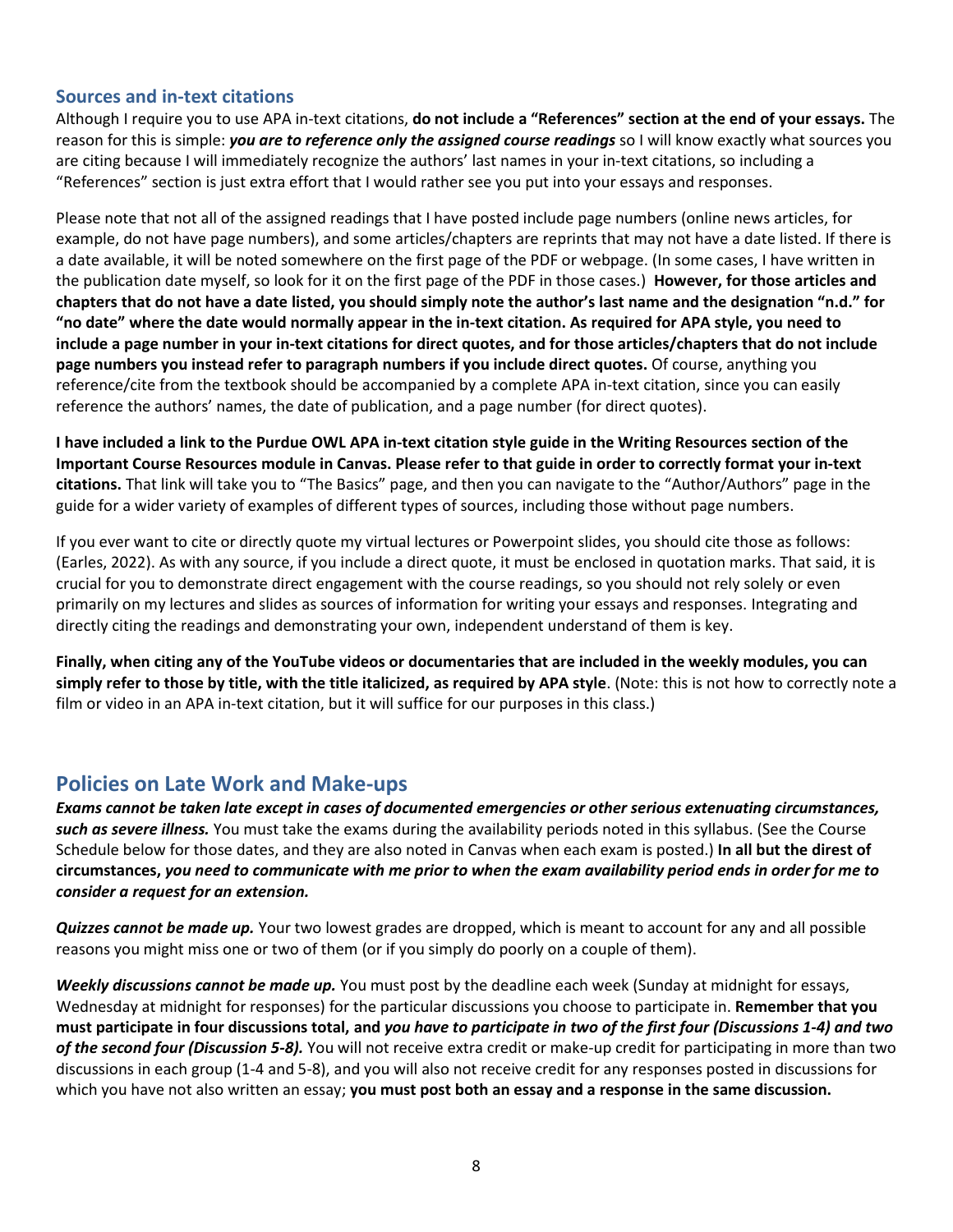*The final discussion can be made up only in cases of documented emergencies or other serious extenuating circumstances, such as severe illness.* As with the policy on exams, in all but the direst of circumstances, you must contact me prior to the deadline for the final essay in order to request an extension.

*If you ever experience technical difficulties with Canvas that prevent you from posting in a discussion by the deadline, taking a quiz, etc., email me immediately with a Word version of your discussion post attached* (again, this is why I highly recommend writing your essays in Word and saving those files on your computer) *or a screenshot of what's happening if something is preventing you from taking a quiz/exam.* That way, I will have a date/time-stamped record of the incident and will therefore see that your essay was completed on time or that you were trying to take a quiz/exam before the deadline. *Again, document the incident by emailing me right away, before the deadline in question, and then use Canvas Help or contact E-Learning Services or the IT Helpdesk to get to the bottom of the issue.* 

**This policy on make-ups may** *seem* **inflexible, but because you know right now, at the start of the semester, when everything is due, and because you also have a great deal of flexibility in terms of which discussions you choose to participate in, there is no reason, short of a true emergency or other very serious issue, that you should not be able to get the required discussions, quizzes, and exams done on time if you check into the course a couple of times a week, keep track of due dates, and plan accordingly.** Also, remember (from the "Assignments and Grading" section above) that there are multiple extra-credit opportunities and that your two lowest quiz grades are dropped. I intentionally provide those extra-credit opportunities and drop your lowest quiz grades to account for the fact that you may forget to take a quiz or forget to post a response in one of the discussions for which you posted an essay, etc.

**All of this said, again, if you do happen to face a true emergency or very serious issue sometime during the semester, contact me via email (**[leearles@lcsc.edu](mailto:leearles@lcsc.edu)**)** *as soon as possible***, and we will work together to figure out a path forward.** I would emphasize that timely communication is key. I will not be able to make exceptions for issues that I become aware of days or weeks after the fact.

# **Academic Integrity**

**All of your written work, ideas expressed therein, and quiz/exam answers must be your own work.** Following standard practice for academic writing, you will, of course, be asked to integrate and cite insights from assigned readings, but you must do this in an original way (i.e., you must think about the material *yourself* and synthesize the material *yourself*) and not rely on summary sources of information such as Wikipedia or any of the variety of websites that you might google to look up sociological concepts and theories. **The point of taking a college class is for you to grapple with assigned** *readings and other course materials and demonstrate that you have gained an independent understanding of them.* 

With the preceding points squarely in mind, any instance of plagiarism, cheating, or other form of academic dishonesty will not be tolerated. **If you plagiarize in a discussion post, you will receive a zero for that discussion grade,** and I may report the incident to the Vice President of Student Affairs, which will result in a formal sanction. **In the most egregious cases, for example, copying verbatim from one of the readings, my slides/lectures, or a webpage and presenting a sentence or passage as your own writing, or slightly rewording on online source such as Wikipedia or another website, I reserve the right to assign you a failing grade for the entire course.** *To reiterate, you may fail the course if you plagiarize in a discussion post.* 

The best approach for avoiding academic dishonesty is to carefully read the assigned chapters/articles, give them some thought, and then put ideas into *your own words* in a way that demonstrates that you understand the material, and, when appropriate, cite key ideas and paraphrases and occasionally include especially relevant direct quotes from others, properly noted with quotation marks around exact phrasing and introduced with a signal phrase or contextualized in some other way. **For a review of how to properly integrate information from the assigned readings in your writing, reference the "Writing Resources" section of the "Important Course Resources" module in Canvas.** It contains articles and guides on how to properly integrate and cite sources and avoid plagiarism, including a link to the Indiana University Plagiarism Tutorials, which you can complete for extra credit (as noted above under "Assignments and Grading").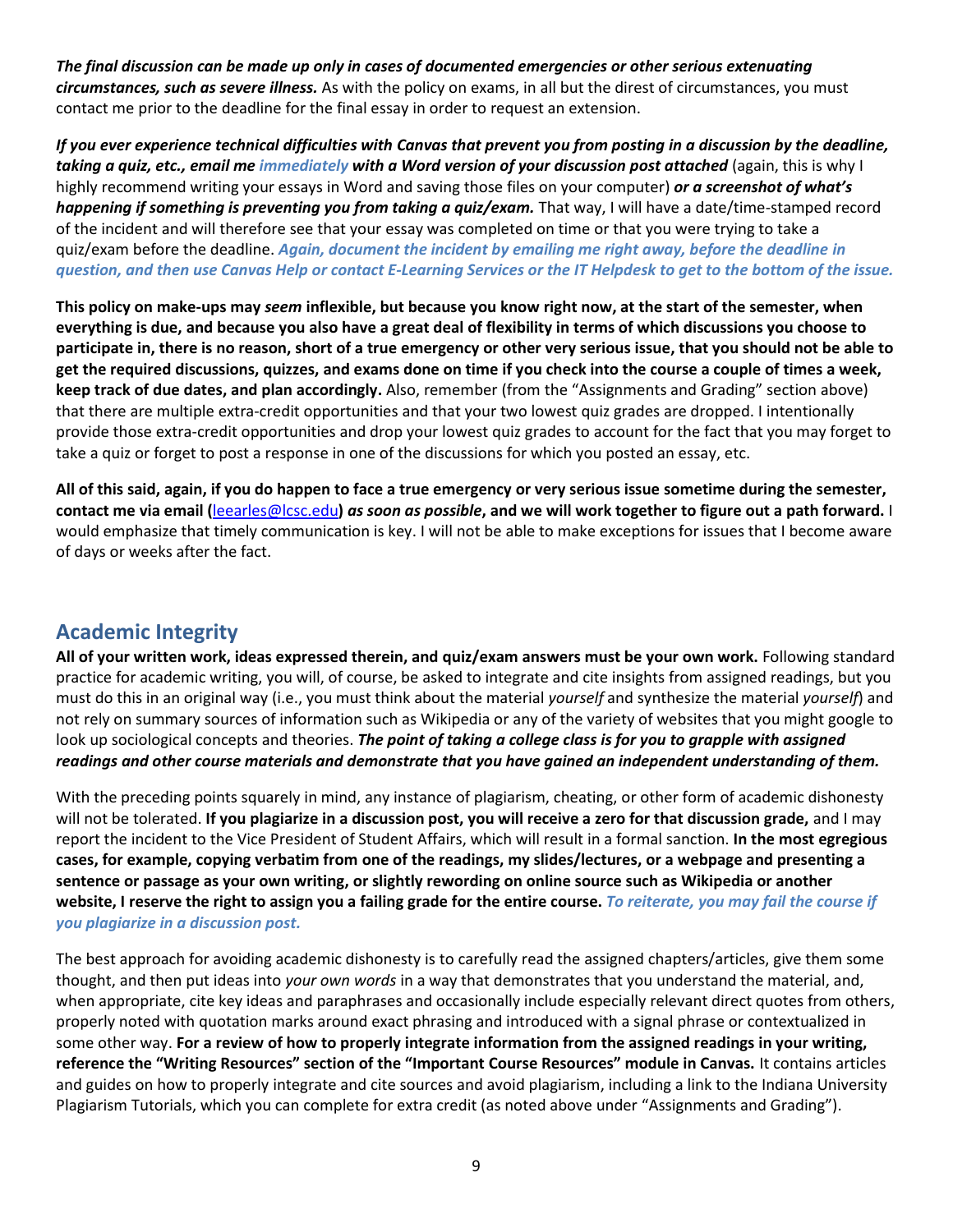*If you have any questions about what the terms "academic dishonesty" or "plagiarism" mean or entail, please ask me for an explanation or clarification.* As the old saying goes, ignorance of the law (or basic concept and policy in this case) is no excuse. Please do not jeopardize your academic future by engaging in such foolish behavior.

**Finally, another aspect of academic integrity has to do with the final grade you earn in the class**. Final grades are based on the total points you earn throughout the semester on graded assignments as well as any extra credit you may earn, as detailed in the "Assignments and Grading" section of this syllabus. **Under no circumstances should you ask for extra points to be awarded or for additional extra credit opportunities at the end of the semester in the event that your final grade is not as high as you were hoping that it would be** (for the purposes of scholarships, sports eligibility, or any other reason). Doing so would be asking me to treat you differently than I treat your classmates, which would be unfair to them and therefore ethically problematic. If you ever have any questions about your grades on particular assignments (discussions, exams, quizzes) and/or believe that I have made a grading error, you can address your concerns to me, in writing (via email), within one week of when the assignment has been graded. Any such questions or concerns should be specific and reference the grading criteria (and rubric, if applicable) for the assignment. If warranted, we will then meet to discuss your concerns/questions in order to clarify how the assignment was graded.

# **Contacting Me and Office Hours**

If you have questions about the course material or would like to further discuss any of the topics we are covering, please come chat with me during my office hours, **Tuesdays and Thursdays, 1:30-2:30**. Office hours are specifically for students, so don't be shy about using them – they're meant for you!

**If you would like to schedule a specific meeting time during those office hours, send me an email a day or two in advance, and I'll pencil you in for your preferred time.** Otherwise, you can simply drop by my office, SPH 222, or, if you prefer to use Zoom, use this direct link during those regularly scheduled times[: https://lcsc.zoom.us/j/84258147040.](https://lcsc.zoom.us/j/84258147040) If you join my office hour via Zoom, you will enter a virtual waiting room. I will admit you as soon as I see you in the waiting room unless I'm already meeting with another student, in which case you may experience a 5-15-minute delay in being admitted.

**If you cannot meet during my regular office hours, I'm happy to set up an appointment with you for a different time.**  You can email me if you'd like to set up such a meeting.

**If you need to contact me for quick questions or to relay information to me outside of office hours, the best way to reach me is via email at leearles@lcsc.edu**. (Please note that *this is not an lcmail address.* Your email may automatically enter an lcmail address when you start typing my name or address, but make sure you are actually sending your email to my lcsc.edu address. Otherwise, I may not receive it.) I check email on weekdays until around 5:00 p.m. and will typically respond within 24-48 hours. If your question/issue requires more than a brief response, I may request that we schedule a meeting to discuss things further. Also, this should go without saying, but when emailing me (or any of your other professors) be sure to compose your email as you would to any other professional contact. Include a subject line, a proper salutation (e.g., "Dear Prof. Earles"), and use good writing. **All of this noted, before sending an email,** *please be sure to first review this syllabus as well as the FAQs page in Canvas,* **both of which contain the answers to most basic questions about the course.**

# **Course Schedule**

#### *This course schedule is subject to change, depending on our progress in covering the material as well as external*

*events beyond our control.* It is your responsibility to stay abreast of the course announcements and note any changes that I might make. **The assigned readings for each week are listed here, as are the due days/dates for discussion posts, quizzes, and exams.** Sometimes I include additional readings within the weekly modules (for example, a link to a short article on an external website) in addition to the required readings listed here, and I almost always include videos in the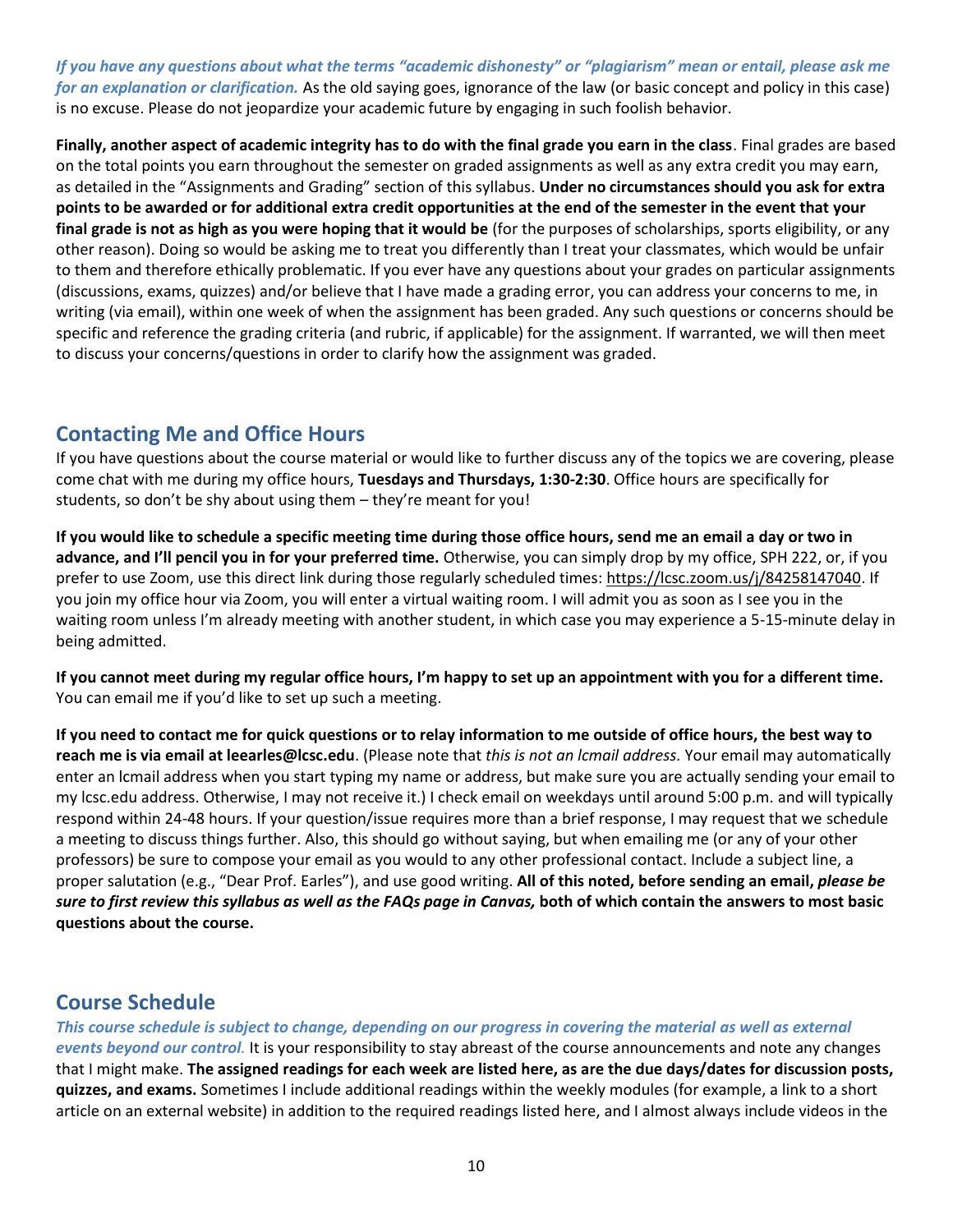weekly modules. **You should consider all of the learning materials included in the weekly modules required viewing and/or reading in addition to the assigned readings listed below.**

*Your active engagement with the assigned readings and the discussions is key to your success in this class.* **The readings for each week must be completed** *prior* **to when you contribute to that week's discussion so that you are able to participate in those discussions in an informed manner, integrating and citing relevant concepts and ideas from the readings.** The readings listed for each week include **chapters from your textbook** (noted below by the initials of the authors' last names, "A & T," for Andersen and Taylor) and **individual chapters/articles that are posted in the "Readings" module in Canvas** (noted below by the author's last name and title, which is also how they appear in the "Readings" module).

**The basic weekly schedule is as follows:** Every Monday by noon, I post a module on the **Modules** page in Canvas. These modules will contain a virtual lecture (in written and audio format), PowerPoint slides, videos, etc.; the weekly quiz (during weeks those are scheduled); and the discussion questions/topic for the week. **You must take the quiz by Sunday at midnight, and the discussion is initially open until Sunday at midnight, which, as previously noted, is the weekly deadline for posting essays for those who choose to participate in a given discussion. I then re-open the discussion from Monday morning (by noon) until Wednesday at midnight so that everyone can read the essays that have been posted and those who are actively engaged in the discussion (i.e., those who have posted essays) can post their responses by the Wednesday midnight deadline.** This means that the basic pace of the course is to spend one full week squarely focused on each topic, during which everyone is reading the assigned chapters and reviewing the material in the module, and students who have chosen to participate in that week's discussion are writing their essays. Those students will then post brief responses to their classmates in the discussion during the first part of the following week, at which point we will already be moving on to the next topic. **The exceptions to this basic schedule are during the weeks we are covering culture and socialization and race and ethnicity since those topics each span two weeks.** During the weeks on these topics, the quizzes are due on the Sunday at the end of the second week of coverage, and there is only one discussion, which takes place during the second week. **Also, as you can see below, there are no new discussions during exam weeks or during Week 14, although we may have informal chats during one or more of those weeks.**

**The two exams will be available starting at noon on the Monday of the weeks they are scheduled (Weeks 7 and 13) and will remain available until the following Monday at noon (i.e., one full week).** 

#### **Week 1 (1/17): Introduction to the Course**

**Readings:** Syllabus (this document you are reading right now) Cohan, "Finding Success in Your Second Semester"

**Introductions:** Everyone posts to the "Introductions" discussion by noon on Friday (Please note: This is not a regular discussion, *but it is required for attendance verification*.)

#### **Week 2 (1/24): How sociologists see the world: The sociological imagination and social theory**

**Readings:** A & T, Ch. 1

 Mills, "The Promise" Strassman, "'I Blame Myself': Retirement remains out of reach for millions of Americans"

**Discussion 1:** Post an essay by midnight on Sunday. (Remember, you can choose whether or not to participate in this discussion, but you must participate in two of the first four discussions.)

*\*Quiz 1 must be taken by midnight on Sunday.*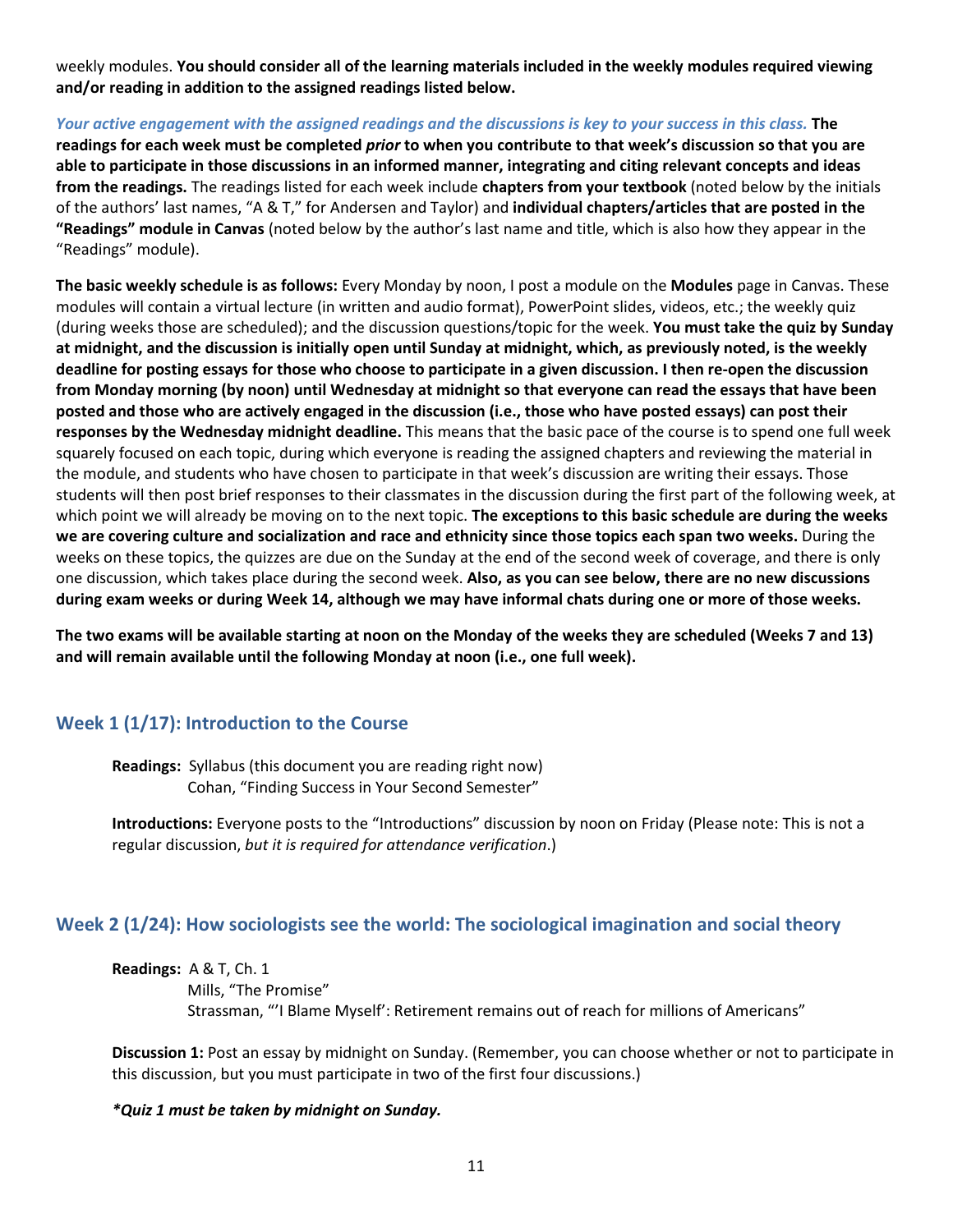### **Week 3 (1/31): How sociologists study the social world: Social research methods**

**Readings:** A & T, Ch. 3

**Discussion 1:** Post a response by midnight on Wednesday if you posted an essay in this discussion.

**Discussion 2:** Post an essay by midnight on Sunday. (Remember, you can choose whether or not to participate in this discussion, but you must participate in two of the first four discussions.)

*\*Quiz 2 must be taken by midnight on Sunday.*

#### **Week 4 (2/7): Culture, socialization, and the life course**

```
Readings: A & T, Ch. 2
Henslin, "An Overview of U.S. Values" 
Samuel, "7 Keys to True Success"
Bialik and Fry, "Millennial Life […]"
Dimock, "Defining Generations […]"
Parker and Igielnick, "[…] What We Know About Gen Z So Far"
```
**Discussion 2:** Post a response by midnight on Wednesday if you posted an essay in this discussion.

*\*No quiz or new discussion this week.*

**\*Extra Credit (optional): Indiana University Plagiarism Certification Test due by Friday at midnight**

#### **Week 5 (2/14): Culture, socialization, and the life course (continued)**

**Readings:** A & T, Ch. 4 A & T, Ch. 5 (pp. 121-125 only) Anderson and Jiang, "Teens, Social Media, and Technology […]" Twenge, "Have Smartphones Destroyed a Generation?"

**Discussion 3:** Post an essay by midnight on Sunday. *If you have not yet posted in a discussion, you must post in this one and the next one (Discussion 4) in order to meet the requirement of posting in two of the first four discussions.*

\**Quiz 3 (on Weeks 4 and 5) must be taken by midnight on Sunday.*

# **Week 6 (2/21) The structure of society, from the micro to the macro level**

**Readings:** A & T, Ch. 5 (pp. 104-116) A & T, Ch. 6 (pp. 126-130, 139-147) Ritzer, "An Introduction to McDonaldization," and "The Irrationality of Rationality"

**Discussion 3:** Post a response by midnight on Wednesday if you posted an essay in this discussion.

**Discussion 4:** Post an essay by midnight on Sunday. *If you have not yet posted in two discussions, you must post in this one in order to meet the requirement of posting in two of the first four discussions.*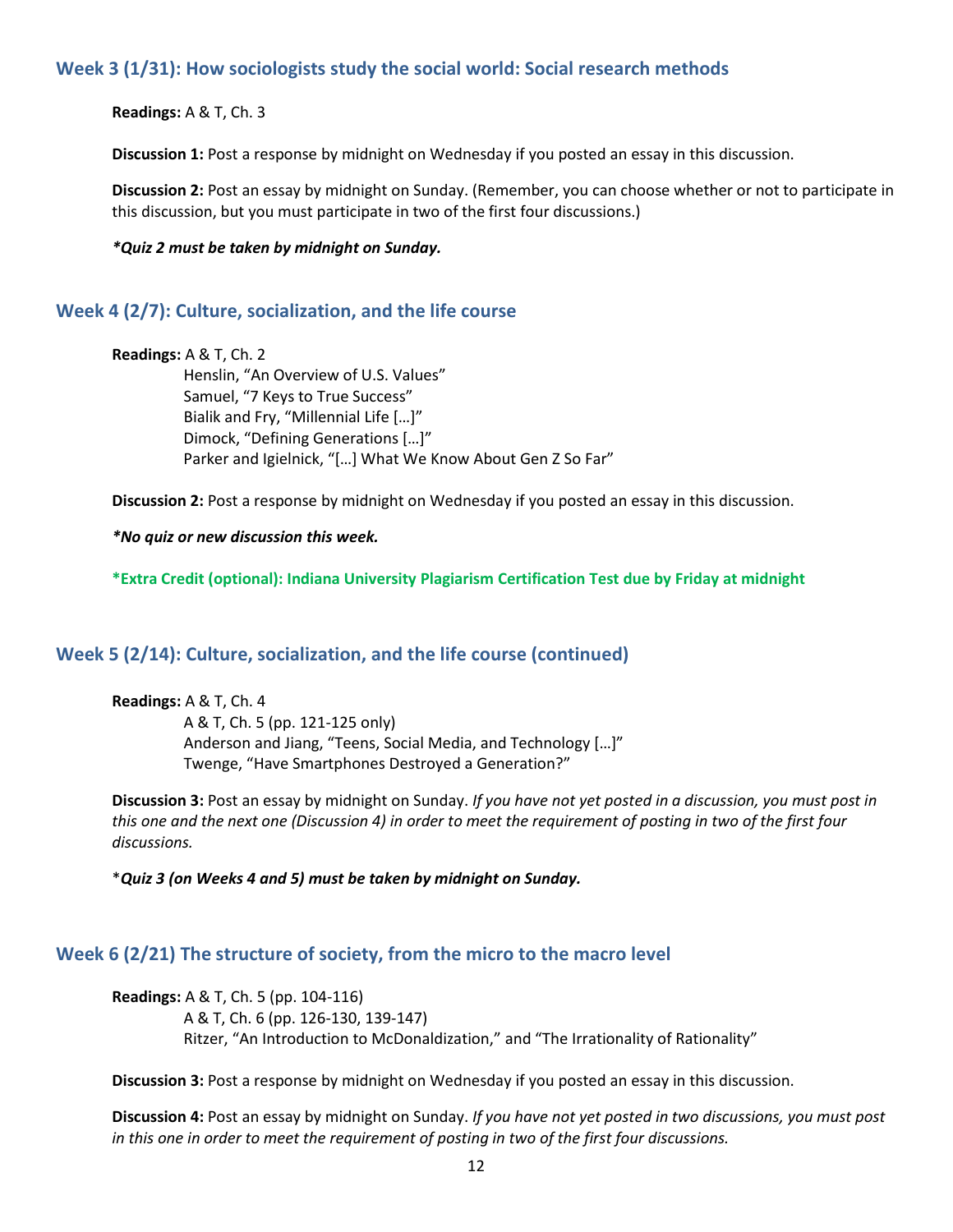\**Quiz 4 must be taken by midnight on Sunday.*

#### **Week 7 (2/28): FIRST EXAM**

**Readings:** Catch up and review

**Discussion 4:** Post a response by midnight on Wednesday if you posted an essay in this discussion.

*\*No quiz or new discussion this week.*

*\*FIRST EXAM available from Monday, 2/28, at noon to Monday, 3/7, at noon*

#### **Week 8 (3/7): Social control, deviance, and crime**

**Readings:** A & T, Ch. 7 Chambliss, "The Saints and the Roughnecks"

**Discussion 5:** Post an essay by midnight on Sunday. (Remember, you can choose whether or not to participate in this discussion, but you must participate in two of the second four discussions.)

*\*Quiz 5 must be taken by midnight on Sunday.*

#### **Week 9 (3/14): Social stratification and social class**

**Readings:** A & T, Ch. 8

Becker, "Evidence Grows of Poverty's Toll on Young Brains, Academic Achievement Gap" Reardon, "No Rich Child Left Behind"

**Discussion 5:** Post a response by midnight on Wednesday if you posted an essay in this discussion.

**Discussion 6:** Post an essay by midnight on Sunday. (Remember, you can choose whether or not to participate in this discussion, but you must participate in two of the second four discussions.)

*\*Quiz 6 must be taken by midnight on Sunday.*

#### **Week 10 (3/21): Race, ethnicity, and social stratification**

**Readings:** A & T, Ch. 10 (pp. 235-256) Korver, "Privileged" Jones, "Levels of Racism: A Theoretic Framework and a Gardeners Tale"

**Discussion 6:** Post a response by midnight on Wednesday if you posted an essay in this discussion.

*\*No quiz or new discussion this week.*

**\*\*Spring Break (3/28-4/1)\*\***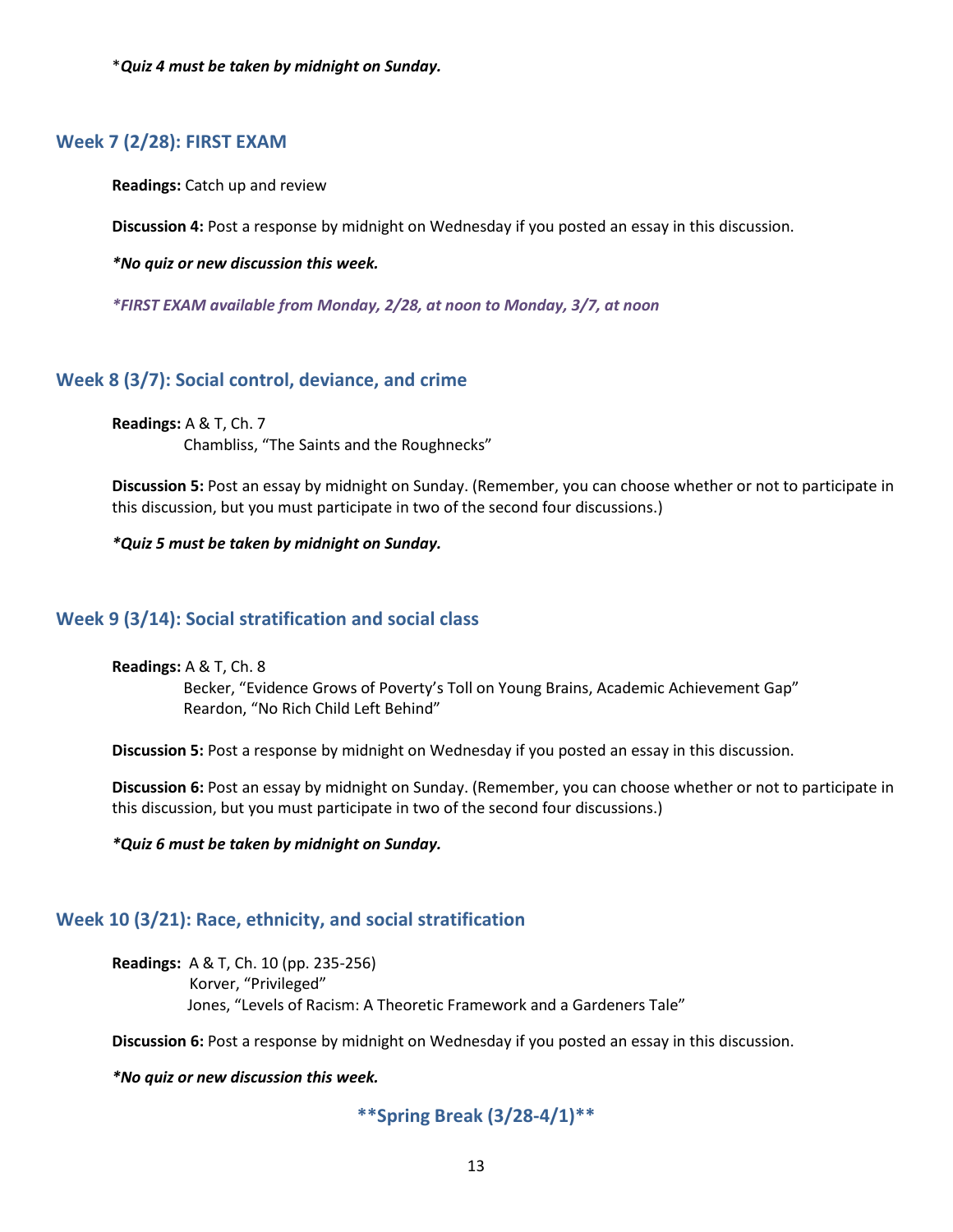#### **Week 11 (4/4): Race, ethnicity, and social stratification (continued)**

**Readings:** A & T, Ch. 10 (pp. 256-267)

- Bailey et al., "How Structural Racism Works—Racism as a Root Cause of U.S. Racial Health Inequities"
- Darity et al., "What We Get Wrong About Closing the Racial Wealth Gap" (Read these sections: "Introduction" and Myths 1 and 2 [pp. 1-14), Myth 7 [pp. 37-41], and Myth 9 [pp. 45-50]) Gallagher, "Color-Blind Privilege: The Social and Political Functions of Erasing the Color Line in Post-Race America"

**Discussion 7:** Post an essay by midnight on Sunday. *If you did not post in Discussion 5 or 6, you must post in this one and the next one (Discussion 8) in order to meet the requirement of posting in two of the second four discussions.*

\**Quiz 7 (on Weeks 10 and 11) must be taken by midnight on Sunday.*

#### **Week 12 (4/11): Gender and social stratification**

**Readings:** A & T, Ch. 11 Espiritu, "All Men Are Not Created Equal: Asian Men in U.S. History"

**Discussion 7:** Post a response by midnight on Wednesday if you posted an essay in this discussion.

**Discussion 8:** Post an essay by midnight on Sunday. *If you did not post in two of the last three discussions (Discussions 5, 6, 7), you must post in this one in order to meet the requirement of posting in two of the second four discussions.*

\**Quiz 8 must be taken by midnight on Sunday.*

#### **Week 13 (4/18): SECOND EXAM**

**Readings:** Catch up and review.

**Discussion 8:** Post a response by midnight on Wednesday if you posted an essay in this discussion.

*\*No quiz or new discussion this week.*

*\*SECOND EXAM available from Monday, 4/18, at noon to Monday, 4/25, at noon* 

#### **Week 14 (4/25): Society and the environment**

**Readings:** A & T, Ch. 16 (pp. 425-433 and 440-441) Zaveri et al., "How the Storm Turned Basement Apartments into Deathtraps"

**No discussion this week.**

*\*Quiz 9 must be taken by midnight on Sunday.*